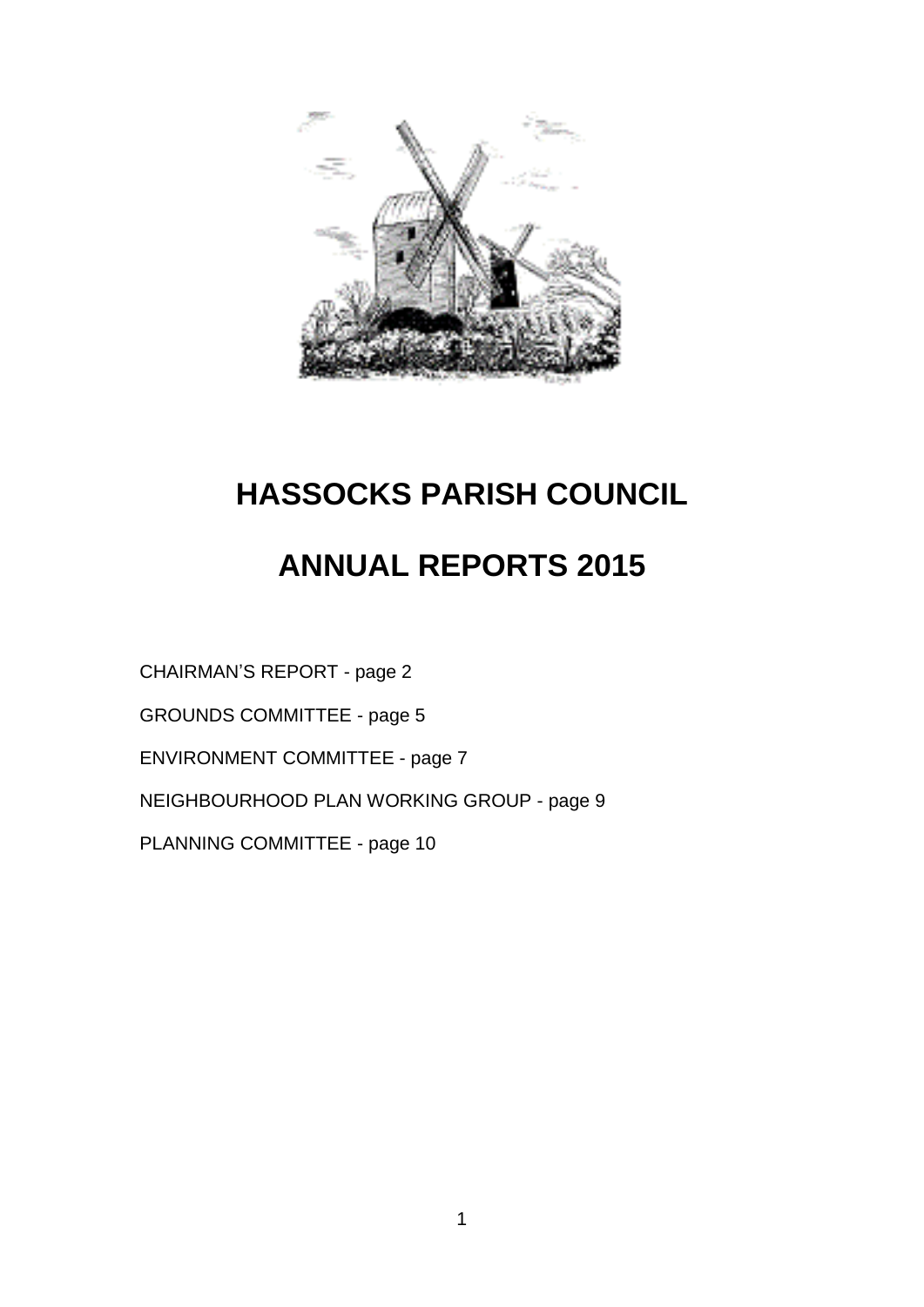#### **CHAIRMAN'S ANNUAL REPORT 2014/15**

Good evening and welcome to the Annual Parish Meeting. This is not a formal Parish Council meeting, but an annual opportunity for residents to hear what the council has been doing over the past year and to ask any questions or raise any issues they would like to. The council is interested to hear the views of residents, but I should point out that the meeting has no decision-making powers.

This year marks the end of a four year term for parish councillors, and a new parish council will be in office from May. Parish Councillors are all unpaid volunteers who give their time to do their best for the village, representing the views of residents to other bodies in local government and making improvements to the environment and facilities in the village, within the powers of the parish council.

The demands on councillors' time and the complexity of the issues they have to deal with have increased immeasurably over recent years, and cut backs in funding for county and district councils have also placed more demands on towns and parishes.

The challenges faced by parish councillors are well illustrated by the government's introduction of Neighbourhood Planning. The concept of giving local communities more say in development is a laudable one, but in practice the delivery of a Neighbourhood Plan, particularly in the south east with the immense pressure on housing, is a very complex and difficult process. The parish council has to produce a plan which conforms to government planning regulations, assesses housing need against robust criteria, is defensible to challenges by developers, and contributes to District housing targets. This sort of work would in the past have been done at district level by professional planning officers, not by willing volunteers without a background in planning.

The parish council has to canvass and take account of the views of residents, which may differ widely depending on where in the village they live and how they view development. At the same time, the District is not meeting its five year land supply, and developers are bringing forward planning applications on sites in the village, which have to be dealt with. Not providing any new housing is not an option, but coming forward with defensible proposals which are acceptable to the majority of residents is a very difficult task, and it will not be possible to satisfy everyone's expectations. The council has appointed a planning consultant and extra resources to help deliver the plan, and the Chairman of the Neighbourhood Plan Working Group will give more detail of progress to date, but this exercise illustrates the sort of pressures parish councillors now face in working for the community.

We will receive reports from the council's sub committees on their individual areas of responsibility, so I will not pre-empt these reviews, but give a general overview of the council's work.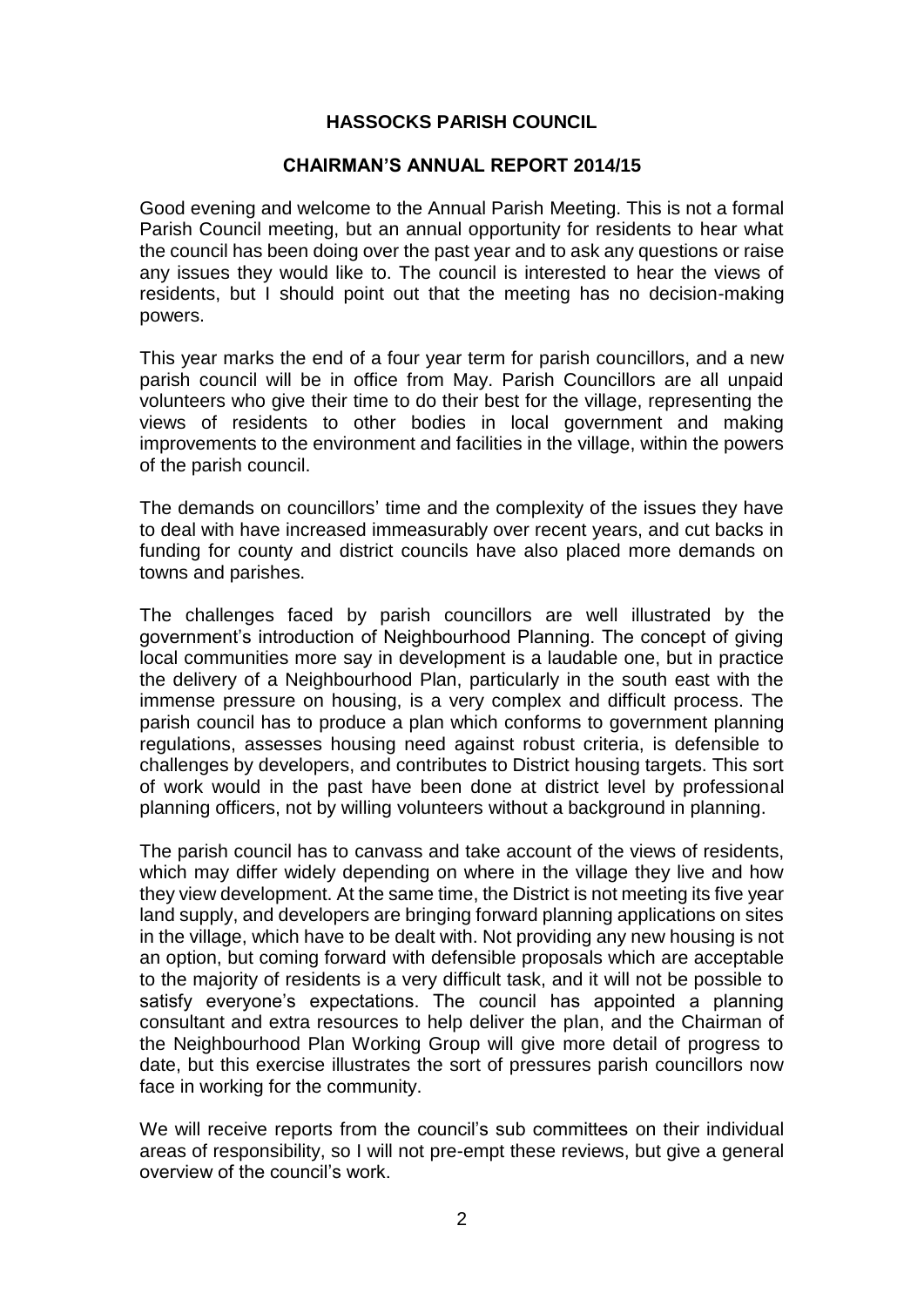The council has once again been working hard to deliver services and amenities to the village within a tight budget. The Memorial Garden in Adastra Park has been renovated and new planting has been carried out which will bring more colour and interest to the garden. The council has continued to fund a programme of street tree planting in the village, which has proved very popular with residents, and is greatly enhancing the street scene, keeping a rural feel to the village. The council has pressed WSCC to prioritise the examination of the parking survey among residents and businesses in the village, to come up with some plans for mitigation, and this is currently being progressed by WSCC.

We continue our co-operation with other community organisations in the village, and parish councillors serve on a wide range of groups, like the Hassocks Rail Group, the Community Partnership, the Police Neighbourhood Panel, the HAA and the Twinning Association. We have been working with the HAA on a number of initiatives, and the council agreed to fund a new bus shelter next to Spitalford Bridge, which was installed yesterday.

The Parish Council continues to lobby on behalf of the village on a number of issues, most notably planning, and made representations at the Planning Appeal on the land at the Ham.

The council continues to maintain the Adastra Park and its facilities to a high standard, and is trying to balance the increasing demands on use of the space by sports clubs and other organisations, with keeping the park as an open space available for residents to enjoy.

The Parish Centre continues to deal with a wide range of enquiries from the public and provide help and information on parish council matters and an information resource to direct residents to other sources of help and advice on issues not related to council activities. The office dealt with over 3,600 enquiries during the year. MSDC District councillors and the PCSO also run "surgeries" in the parish council where residents can come for face to face help and advice.

The council continues to fund mobile refuse collections in the village for those who have difficulty getting to the Burgess Hill Waste Recycling Site, and makes small grants to local organisations to help support their activities. Last year the council awarded grants a number of community and sports organisations and also helped to fund the Christmas Lights and the HAA's planting schemes in the village.

I would like to pay tribute to the Parish Council staff for their dedication in providing a high level of service to councillors and residents. This year Pat Elliott, who has been an office assistant for eight years, retired, and we were very sorry to lose her as she was a very valuable member of the team. We were pleased to welcome Jane Barker as the new office assistant.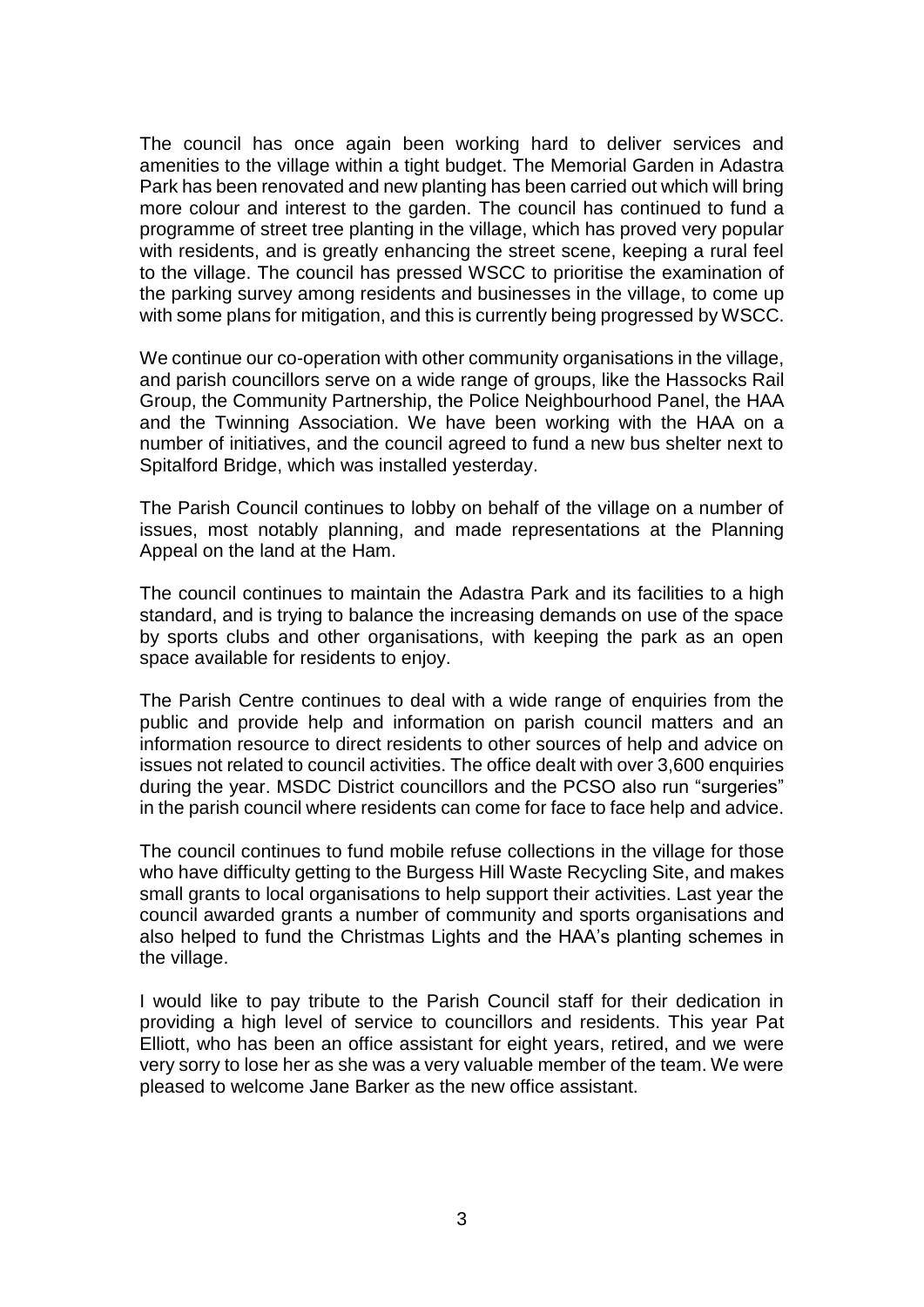In concluding, I would like to thank my fellow councillors for appointing me as Chairman of the parish council for the last two years, and I would like to thank councillors, particularly those who are standing down, for all their hard work and commitment over the last four years.

Everyone has made a significant contribution to the work of the council, but I would like to say a personal thank you to my Vice-Chairman, Ian Weir. Ian has been a great support, and has pursued a number of initiatives in the village including the traffic and parking survey, improvements to the path in Parklands Copse, replacement of the existing litter bins, and working with the HAA to provide the new bus shelter by Spitalford Bridge.

I would also like to thank Leslie Campbell, who has chaired the Planning Committee very ably, which is not an easy task as planning often arouses strong views, and Paul King, who chaired the Neighbourhood Plan Working Group until March of this year, and who was instrumental in appointing an excellent planning consultant to assist with the technical aspects, and in involving non-council members in the working group who are helping to drive the Plan forward.

As the number of people standing for the parish council did not exceed the number of councillor vacancies, there will not be a parish election on 7 May, so I look forward to welcoming the newly appointed councillors, and those who are continuing to serve, to the first meeting of the new council on 19 May.

I would now like to ask the committee chairmen to give their reports, and then members of the public are welcome to raise any issues or make any comments they would like to.

David Cumberland, April 2015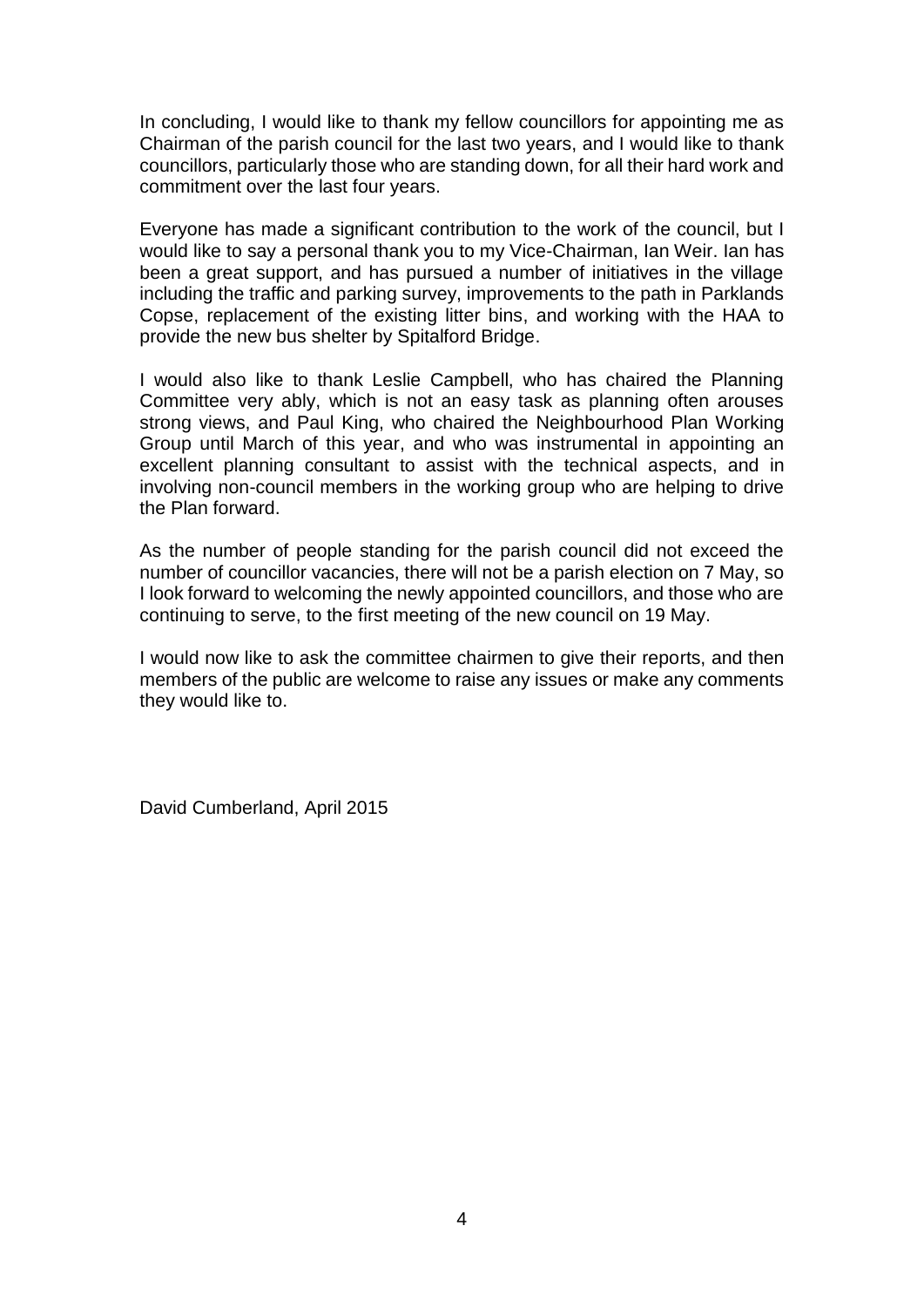# **ANNUAL PARISH MEETING 28 APRIL 2015**

# **Grounds Committee Chairman's Report**

The Grounds Committee has had a busy year with several major projects undertaken and difficult financial decisions made in order to keep the Council's assets secure for the future enjoyment of parishioners. It is heartening to see how much the local community uses the park for so many club and social activities – long may it continue

In Adastra Park the Council used money available from developers to overhaul drainage in the North field to improve the playing surface in wet weather. We were also able to accommodate changes in the pitch sizes to meet the Football Association requirements for the junior team numbers. A new charging structure for use of the pitches for games and training has been agreed with the Hassocks Junior Football Club which better reflects charges made by Mid Sussex to other clubs in the area.

A new entrance to the children's play area was constructed for use during the winter months as the existing entrance opposite the bowling green was prone to flooding. We also made the decision to replace some playground equipment which was becoming worn out and I am happy to report that the installed 'tarantula' equipment seems to be popular with children using the playground, and the climbing rock near the skatepark has proved very popular with boys and girls of all ages. All the play equipment is subject to an annual engineering inspection by the Council's insurers, and is regularly maintained.

Sadly, the Community Pavilion bi-fold doors were vandalised and other problems arose with the bi-fold door mechanisms. This was made more difficult to resolve as the door supplier was located in Huddersfield. However, a quotation from a local supplier to replace the doors has been accepted and this work should be completed in early May. It is hoped that this will mean the new doors are both more resilient and should any attention be needed we would be able to secure a faster response. The Committee also sought advice on additional security for the pavilion and equipment garages and a number of measures will be taken in the near future as a result of the advice received.

The committee had a very fruitful meeting with members of the Bowling Club as a result of which the committee provided funds for the ongoing maintenance of the bowling green and surrounding paths.

The Memorial Gardens in the park have been subject to ongoing renovations and maintenance, and although the whole renovations are not yet completed, the gardens look much better, especially around the stone pergola which is much more of a feature now that it is no longer partially obscured by a large conifer. By planting climbing roses and clematis on the uprights we will add colour and scent to this area of the gardens. We have also reduced the bushes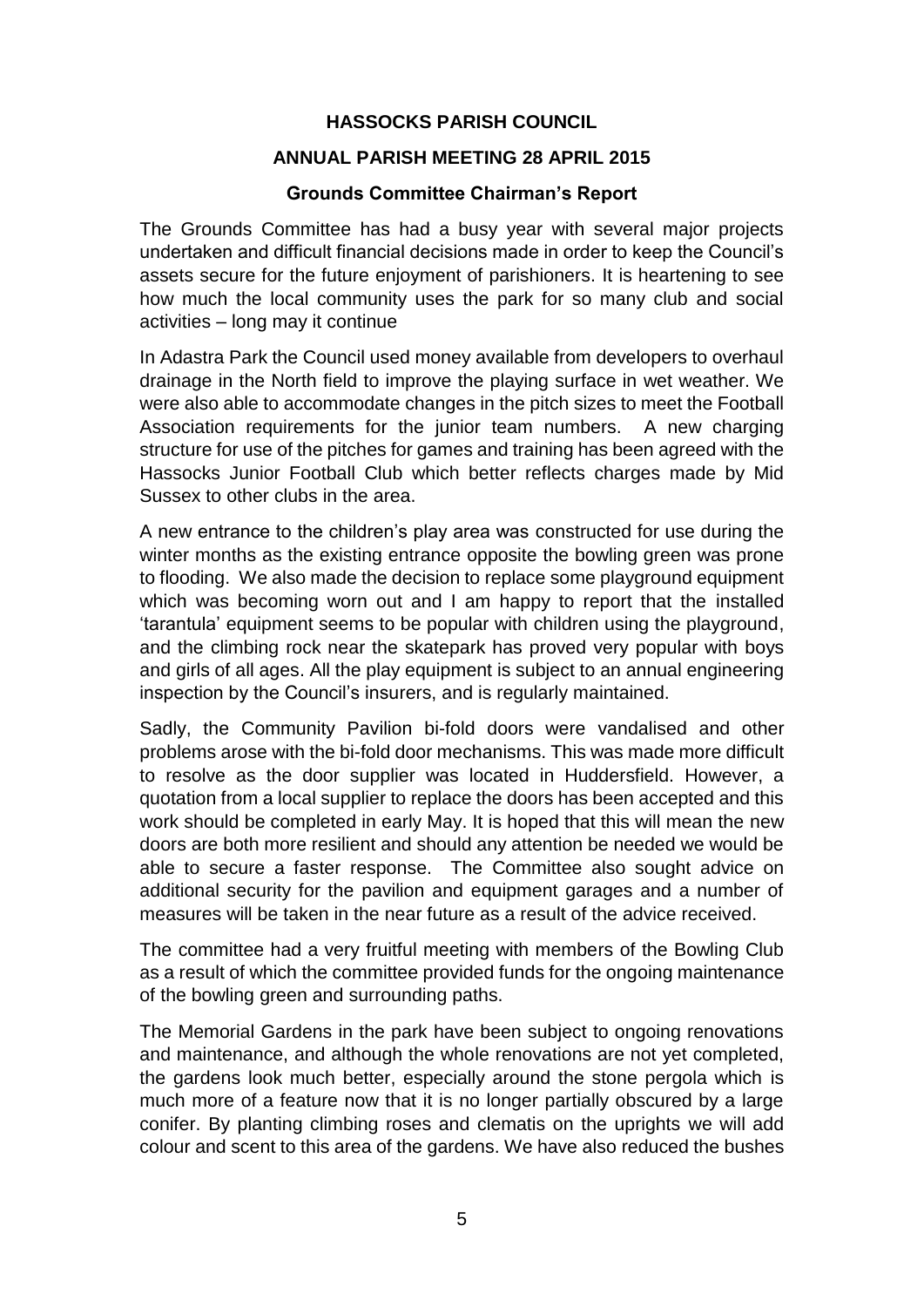next to the road to integrate better with the village centre as the gardens can be seen more easily from Keymer Road.

The Burial Ground at Keymer has had a second memorial wall constructed, as the original wall was running out of room for plaques. We have learned lessons from the siting of the original wall which restricted the number of plaques available and the new wall should provide spaces for many years to come.

The Committee was able to agree a formula for future allotment charges with Hassocks Allotment Holders Association (HAHA). I am grateful for the work put in by Murray Thomson as the HAHA representative on the committee, both for his proposals for a clear, mutually agreed charging system and for the way he has led the Association to improve and upgrade the allotment facilities. The committee are aware that there remains a waiting list for allotment plots and agreed to some further sub-division of plots where appropriate. The committee also agreed to fund further improvements to vehicle and foot access around the allotments, following the successful use of interlocking plates on part of the car park.

The committee is also aware of its wider environmental duties and to that end has undertaken tree maintenance work in Talbot field and has arranged a safety inspection of the trees in Adastra Park.

Steven Ecroyd

Chair, Grounds Committee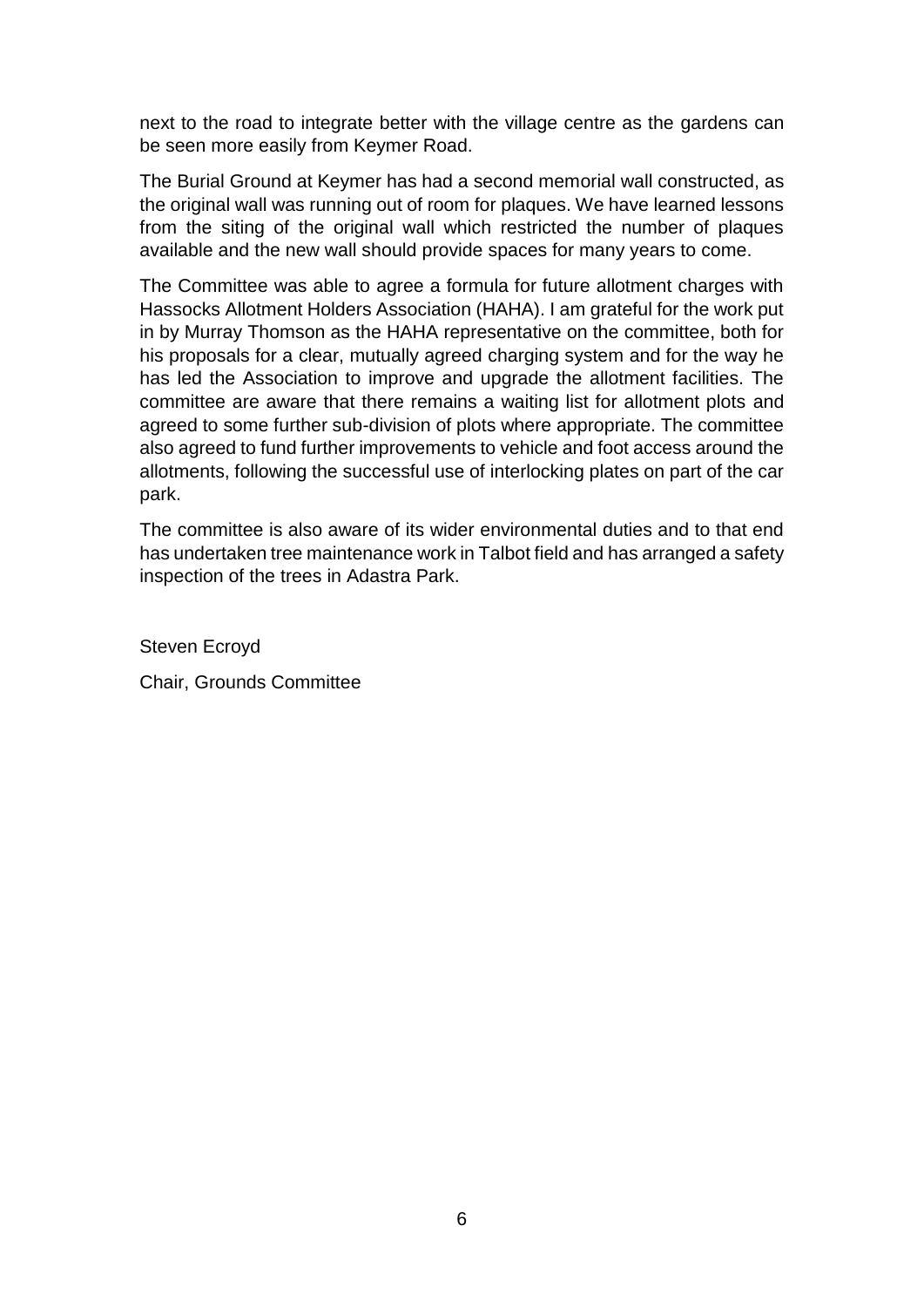#### **ANNUAL PARISH MEETING 28 APRIL 2015**

#### **Environment Committee Chairman's Report**

The Environment Committee works to improve the parish and village environment.

Following on from the work done by the Hassocks Parking Working Group (PWG) – West Sussex County Council have included the Hassocks Traffic and Parking Project in their Infrastructure Programme for 2015/16 and a consultant has been employed to produce an initial proposal for consultation; Mid Sussex District Council have also modified the Orion and Dale Avenue Car Parks to increase the number of off-road parking spaces; whilst progress with Network Rail over Station Parking is currently delayed due to the change of Franchisee. A long term Tree Planting programme carried out in co-operation with Hassocks Tree Group and WSCC has resulted in a further 41 trees being planted this winter as part of a 3 year programme supported by the Parish Council. The Parish Council also supports the Hassocks Amenity Association Green Group in various projects around the village, which includes the planting outside the Pet Shop, and from this year the Green Group will take over planting the Horse Trough at Stonepound Crossroads as well as a project to provide additional greenery at the Keymer Parade shops.

Each year the village benefits from a colourful display from the Hanging Baskets which adorn Keymer Road and which the Parish Council maintains and is working to expand in co-operation with local shops over the next year.

The Parish council maintains the attractive '*Olde Worlde'* finger posts around the village, and last year replaced the post at Keymer crossroads.

The Spitalford Bridge Project in the village centre is a good example of HAA and the Parish Council working together and credit must go to Bob Kenhard of HAA for co-ordinating the project. The first stage is now complete and greatly improves that area; stage two, which should be complete in late Spring, includes a new bus shelter, seating and notice board funded by the Parish Council which will benefit bus users as well as providing an information point explaining the uniqueness of the Herring Stream which flows under the bridge. Work is also planned to provide seating inside the two older-style bus shelters in London Road.

The Council will also be replacing all the damaged and missing litter bins around the village with a new style attractive, durable and *easy to empty* bin in the next few months. Any bins that are still in good condition will be re-used to replace several damaged bins in Adastra Park.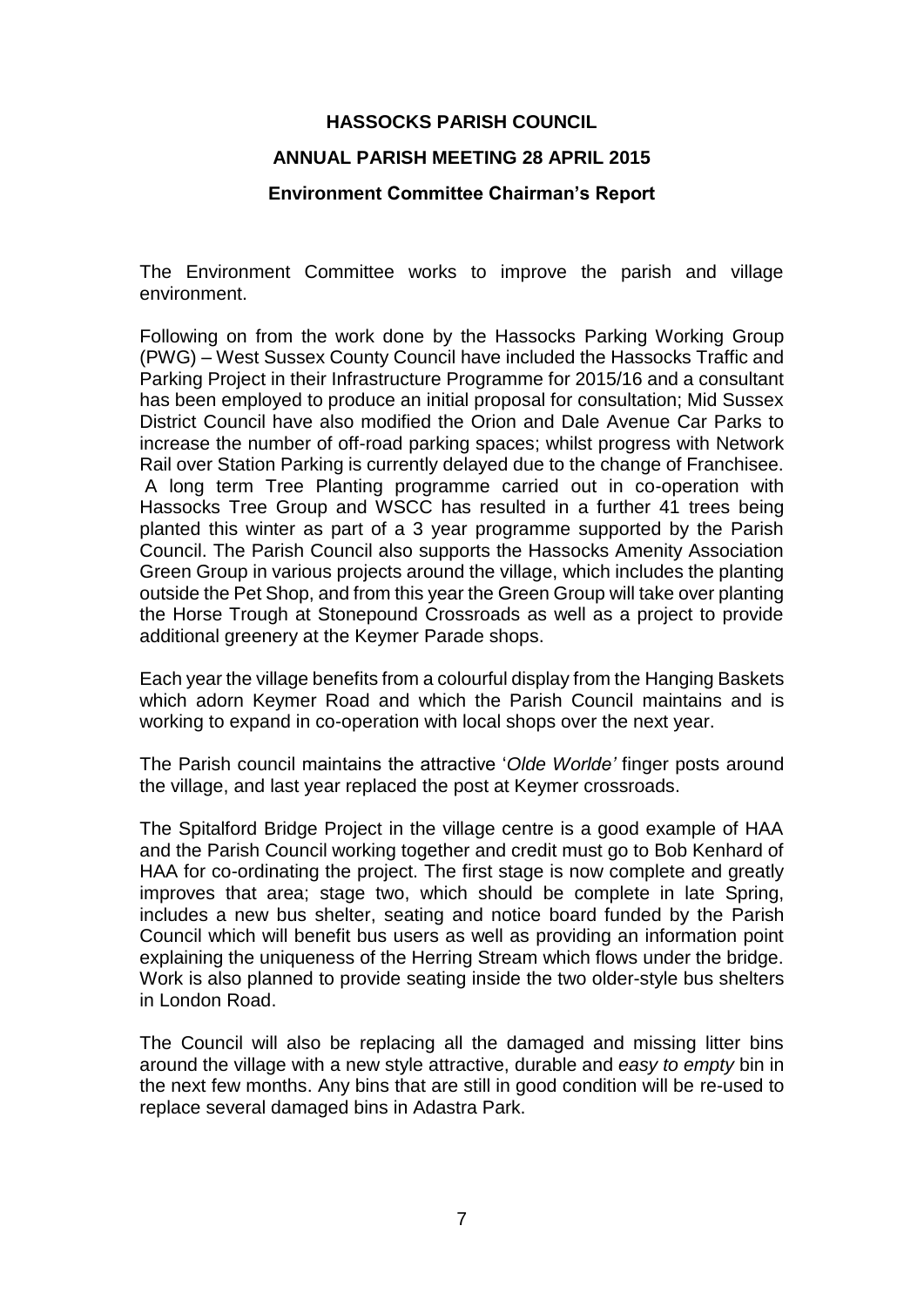For many years Hassocks has benefitted from a wonderful Christmas event plus our own Christmas lights all managed through the Light up Hassocks Team. The Parish Council supported the event this year through a grant of £600, and plans to increase the contribution to £1000 in future years to ensure the success of this popular event which is strongly supported by local traders and volunteers.

The footpath network around the village is well used even during the winter months and this has led to surface damage which makes some paths almost impassable during wet weather. The committee is aware that West Sussex has limited funds for maintaining Public Rights of Way and is more agreeable to improving paths and bridleways if the local community provides matched funding. The council has for the first time allocated funding to path improvement work with the aim of creating all weather walking routes around the village over the next few years. One part of this work is a major project to create an allweather route through Parklands Copse which is owned by the Council. Work is due to start in the Summer to create both an attractive Nature Walk through the copse and a link to the permissive paths that run south of Downlands school and which have fantastic views of the Downs.

Whilst residents can report Highways matters direct to WSCC, the committee has been closely involved in raising and commenting on Highway matters and we have been strongly supported by our County Councillor Andy Petch. Combined action, last year, resulted in a significant improvement to the path from South Downs Garden Centre to the Jack and Jill Pub and the promise of further work to upgrade this well used route.

Finally I really want to thank both the committee and those individuals who have helped achieve the results I report on today.

Ian Weir Chair - Environment Committee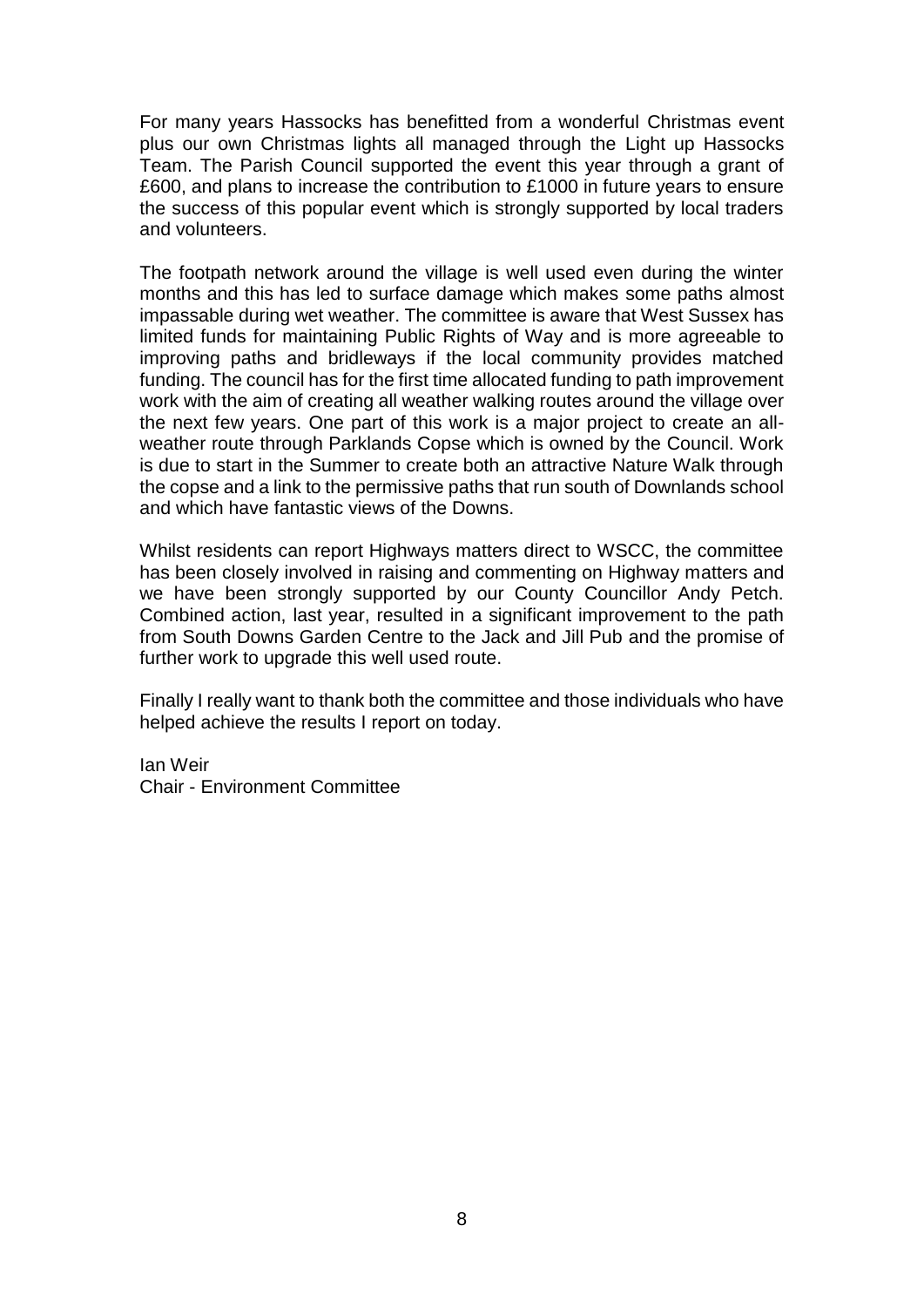# **ANNUAL PARISH MEETING 28 APRIL 2015**

#### **Neighbourhood Plan Working Group Committee**

#### **Chairman's Report**

Great strides have been taken on the Neighbourhood Plan in the last 12 months, detailed information on progress is available on the Parish Council website

This would not have been possible without the tremendous assistance of the volunteers both parish councillors and co-opted members, thanks to them and I also echo the chairs thanks to Cllr Paul King who stood down from the NPWG during the year for all his preparatory work

We have conducted our own housing needs analysis indicating an unconstrained need in the range 250-400 dwellings. MSDC have indicated that our unconstrained share of the district need is 600 dwellings based on our population and number of existing dwellings. Building a strong evidence base in support of our need is fundamental

The NPWG are very conscious of existing infrastructure constraints and share the concerns of the community as to how the challenges further development will impact the infrastructure and the ability of district and county councils to meet statutory requirements. We continue to press those authorities for the adequate provision of services. However these are not elements which can be satisfied by the NP

We have conducted 3 consultation exercises starting with NP survey May-July 2014 relating to vision, objectives and topics followed by an event in September 2014 where these themes were expanded upon

In January 2015 we held a site assessment event where the community were invited to comment on potential sites for development which had come forward from a variety of sources. There were 429 responses but many more attended the event, we are shortly to publish quantitative and qualitative results of this exercise, some time ago we published the yes / no / neutral numbers

A further event is scheduled for early July 2015 when the community will be asked to confirm the preference order of sites derived from the earlier event or suggest an alternative giving consideration to additional information which is now available eg availability.

We are working towards production of a draft plan by late summer / early autumn 2015 and you have already heard that we are appointing further resources in addition to our professional advisors to help facilitate that goal.

Ian Credland, Chairman NPWG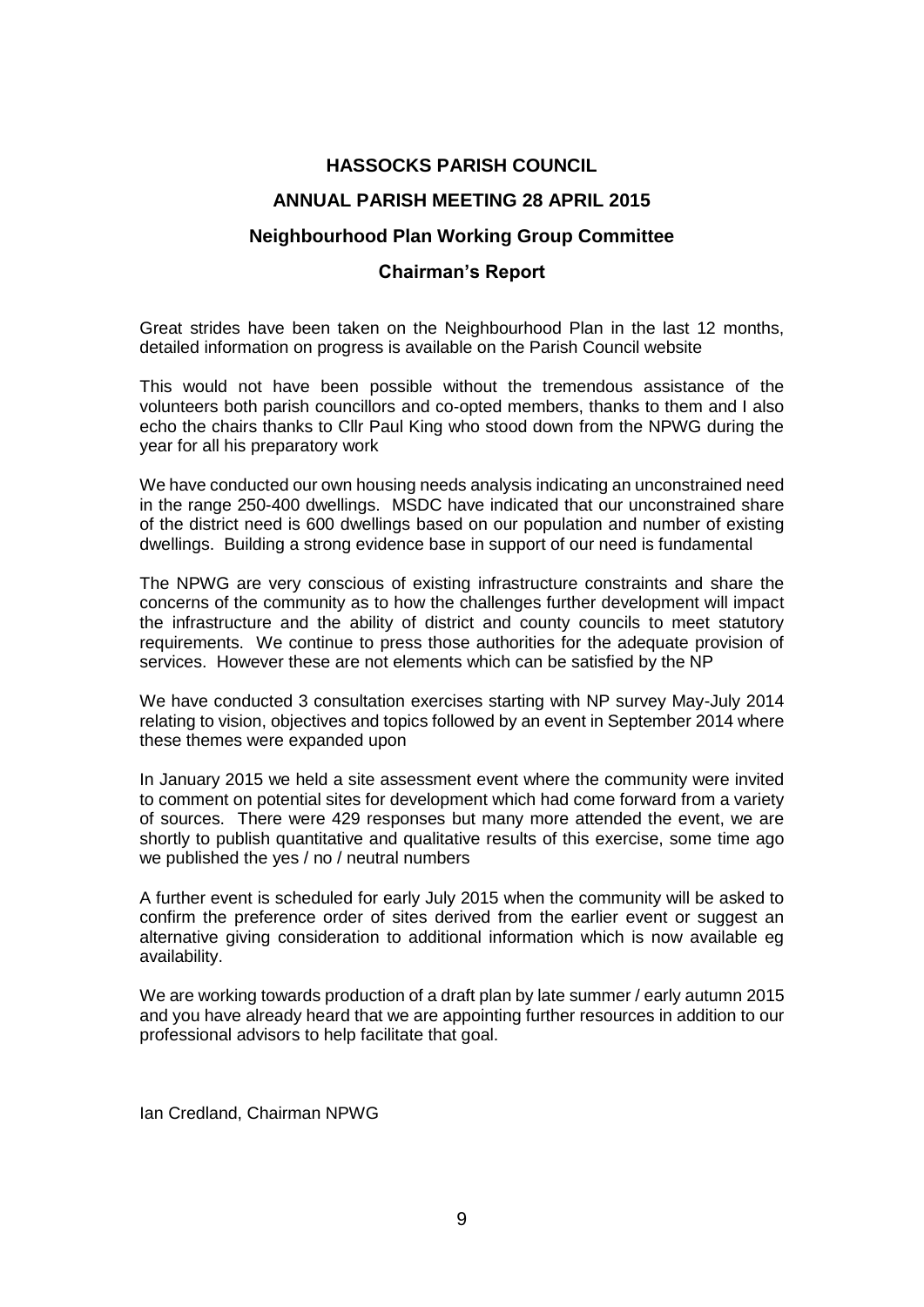#### **ANNUAL PARISH MEETING 28 APRIL 2015**

# **Planning Committee Chairman's Report**

The Planning Committee of Hassocks Parish Council meets regularly to consider and comment on the Planning Applications received from the local Planning Authority, Mid Sussex District Council (MSDC). We also receive a few applications from the South Downs National Park Authority which covers parts of the Parish, such as Clayton Hamlet and the area around Oldland Mill, which are contained wholly within the National Park designated area. We strive hard to do our best for the community and listen to local views, but we can only recommend to MSDC acceptance or refusal of an application on specified Planning grounds. MSDC does not always endorse our recommendations, but are often in agreement.

We have had a busy year on the Planning front with the application from Gleesons for approximately 97 dwellings on land to the west of London Road known locally as Ham Fields, proving particularly controversial. The Parish Council had lodged an objection to this proposed development on the grounds of Highway safety with the increase of traffic and the pollution levels at Stonepound Crossroads which has been identified as an Air Quality Management Area. We are also concerned about the narrowing of the local gap between Hassocks and neighbouring Hurstpierpoint. It is important to retain the individual character of our two communities. MSDC originally refused the application, which went to appeal, but later withdrew it's objections. The appeal hearing took place at the end of March and we await the outcome. At the end of March 2015, we received an outline Planning Application from Rydon Homes for residential development of 140 dwellings on land to the north of Shepherd's Walk and to the east of the Friar's Oak pub. The application also includes a change of use of part of the land to form a country open space. The Parish Council has recommended refusal of this application on a number of grounds. The access to the proposed development could be hazardous on the already busy A273, and the additional traffic generated by the development would add further to the congestion at Stonepound Crossroads and on other local roads. The area is subject to flooding as confirmed in MSDC's Draft Settlement Sustainability Review of March 2015. There was also some concern regarding the open and uncontrolled railway crossing to the east of the site. Other reasons for refusal include the lack of infrastructure and the narrowing of the Local Gap between Hassocks and Burgess Hill. We await a decision from MSDC.

There is expected to be an application for residential development on part of the Hassocks Golf Club. The Golf Club held a public consultation event at their headquarters at the end of last year, but to date no application has been received.